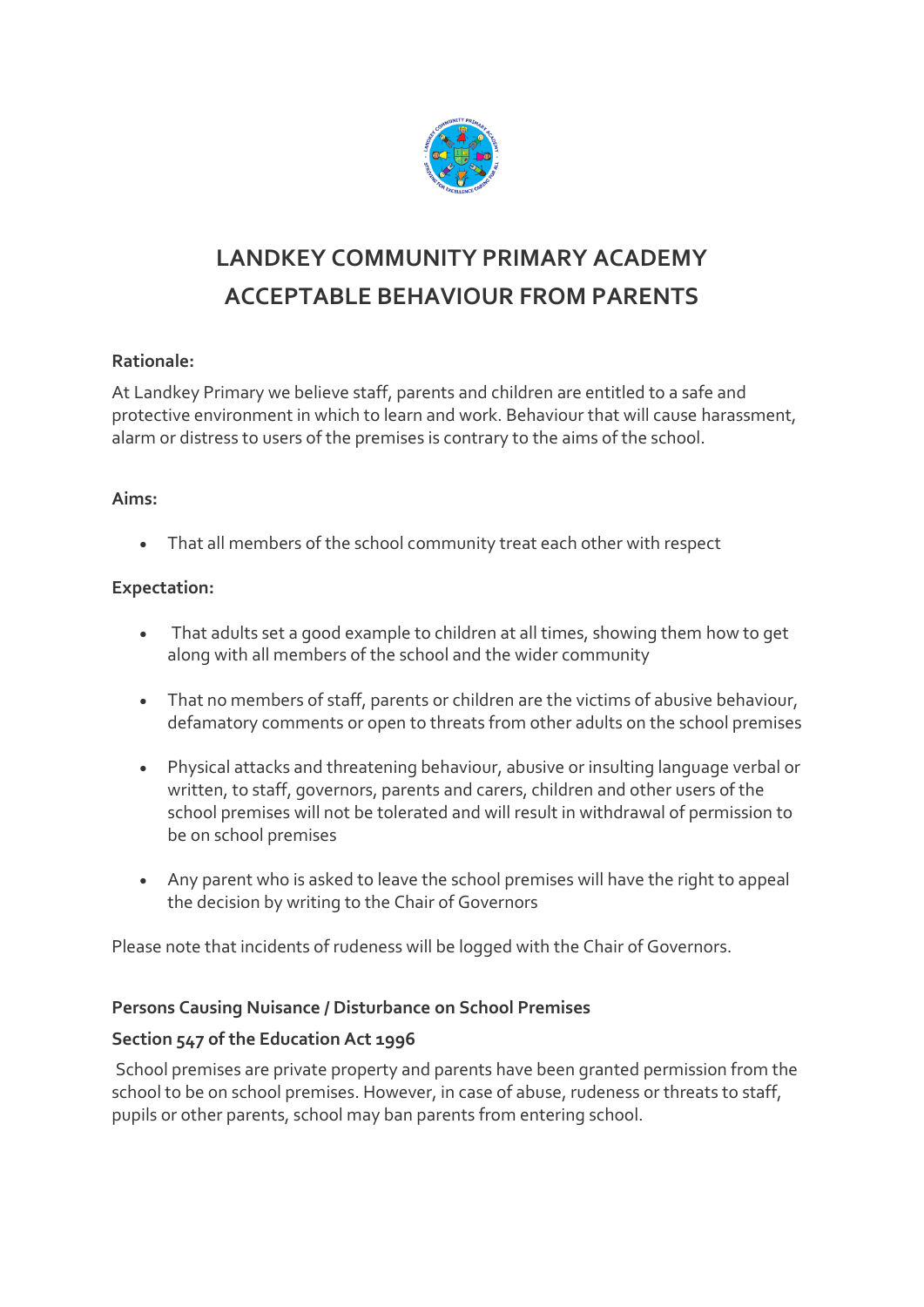It is also an offence under section 547 of the Education Act 1996 for any person (including a parent) to cause a nuisance or disturbance on school premises. The police may be called to assist in removing the person concerned.

School is not responsible for organising arrangements for children in the above circumstances. Parents will need to provide alternative arrangements for bringing children into school.

## **Guidelines:**

Types of behaviour that are considered serious and unacceptable and will not be tolerated towards any member of the school community:

This is not an exhaustive list but seeks to provide illustrations of such behaviour:

- Shouting, either in person or over the telephone
- Inappropriate posting on Social Networking sites which could bring the school into disrepute or be deemed as bullying
- Speaking in an aggressive/threatening tone
- Defamatory comments
- Rudeness of any kind
- Physically intimidating , e.g. standing very close
- The use of aggressive hand gestures/exaggerated movements
- Physical threats
- Shaking or holding a fist towards another person
- Swearing
- Pushing
- Hitting e.g. slapping, punching or kicking
- Spitting
- Racist or sexist comments including sexual innuendo

#### **Inappropriate use of Social Networking Sites:**

Social media websites are being used increasingly to fuel campaigns and complaints against schools, Headteachers, school staff, and in some cases, other parents/pupils.

The Governors of Landkey consider the use of social media websites being used in this way as unacceptable and not in the best interests of the children or the whole school community.

Any concerns you may have must be made through the appropriate channels by speaking to the class teacher, the Deouty Headteacher, the Headteacher or the Chair of Governors, so they can be dealt with fairly, appropriately and effectively for all concerned.

In the event that any pupil or parent/carer of a child/ren being educated in Landkey Primary is found to be posting libellous or defamatory comments on Facebook or other social network sites, they will be reported to the appropriate 'report abuse' section of the network site. All social network sites have clear rules about the content which can be posted on the site and they provide robust mechanisms to report contact or activity which breaches this. The school will also expect that any parent/carer or pupil removes such comments immediately.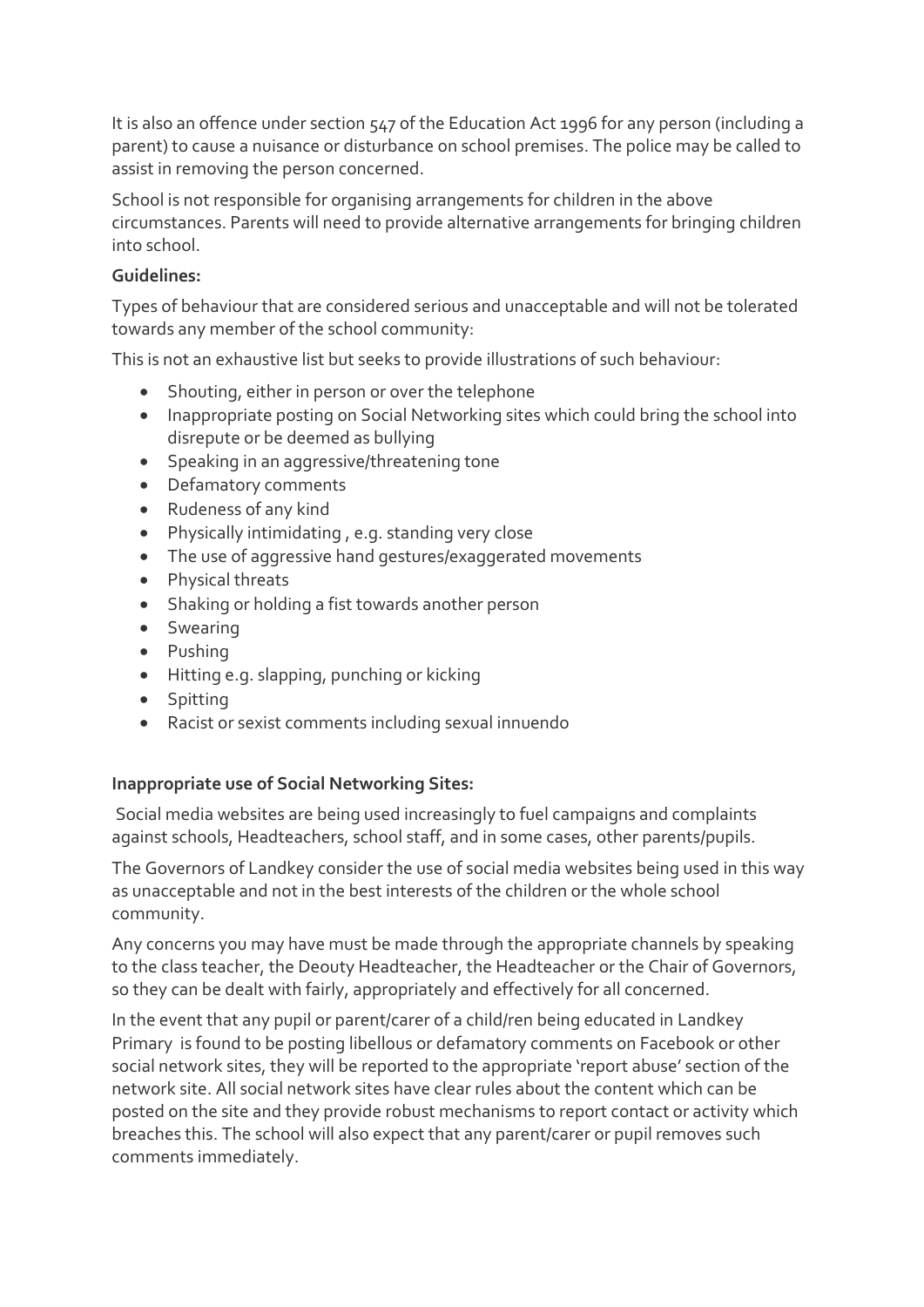In serious cases the school will also consider its legal options to deal with any such misuse of social networking and other sites. Additionally, and perhaps more importantly is the issue of cyber bullying and the use by one child or a parent to publicly humiliate another by inappropriate social network entry. We will take and deal with this as a serious incident of school bullying. Thankfully such incidents are extremely rare.

## **Unacceptable behaviour may result in the Police being informed.**

The school reserves the right to take any necessary actions to ensure that members of the school community are not subjected to abuse.

Parents have the right of appeal by writing to the Chair of Governors within ten days of permission to enter the school premises being withdrawn.

## **Responsibilities:**

It is the responsibility of the Head teacher and Governors to monitor and review this policy.